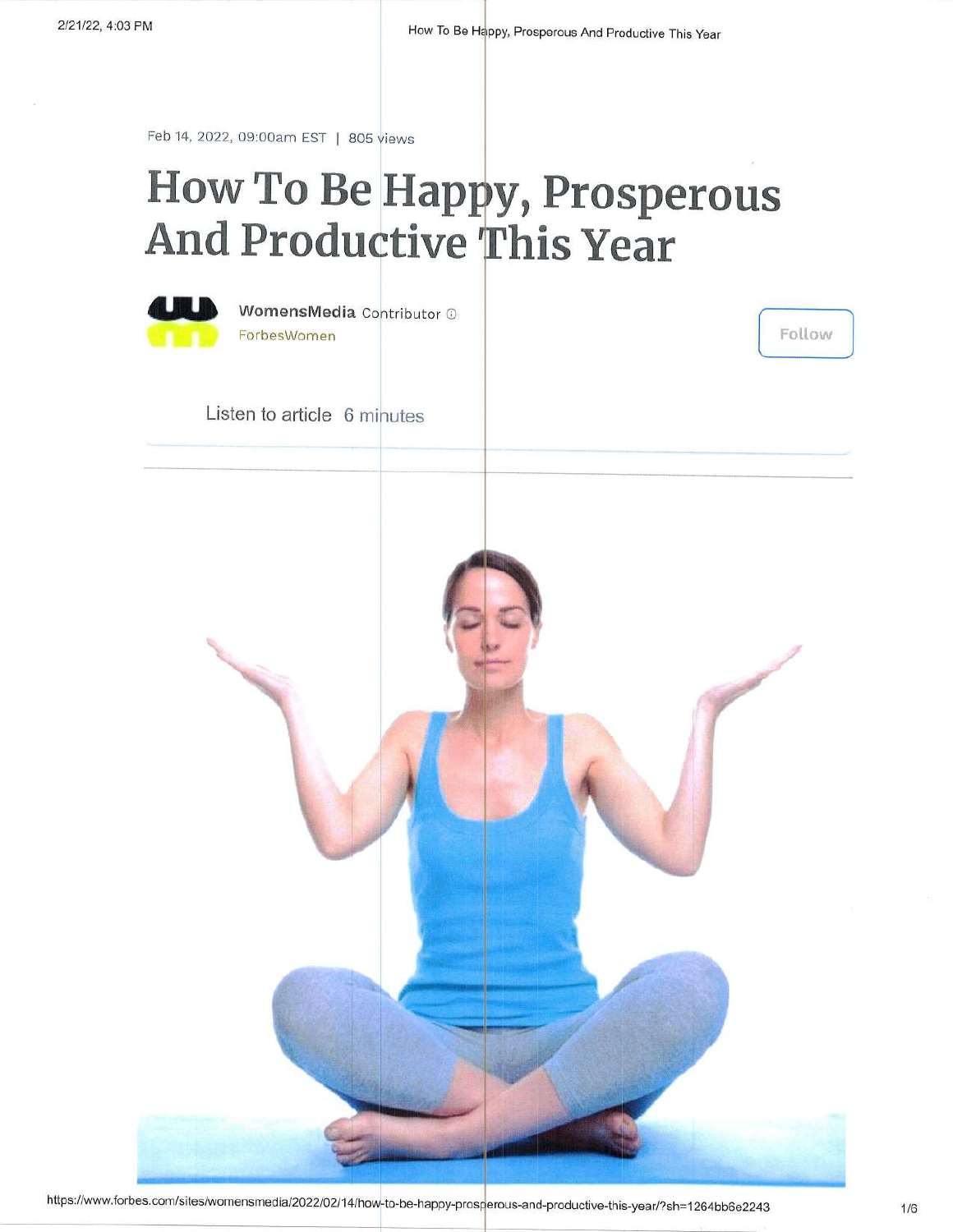How? ICLIPART

By Dianna Booher-

Like many in the workforce today, you may struggle against a nagging thought: This is not where I want to be or what I want to do for the rest of my life.

Frustration about time and balance stems from the conflict between what we believe and value....and what we actually do and have.

## So Where's the Mismatch That Creates the Misery?

We value time with our children, but we have to work long hours or travel for work..

We enjoy spending time with our spouse, yet our weekends are filled with running errands in opposite directions just to get "caught up" and ready to go again the next week.

We value the emotional support from friends, but we never have time to carry on intimate conversations about real problems and issues in our lives or purposeful, fuifiliing p rsuits.

We value good health, but we seldom find time to exercise, or we eat unbalanced meals that add calories without nutrition. As a result, we often feel tired and sick, leaving us less capable of fighting off the plethora of illnesses that come along.

We value making a significant contribution to our organization, but we work for a micromanager who restricts creative thinking and discourages risktaking that might pay off.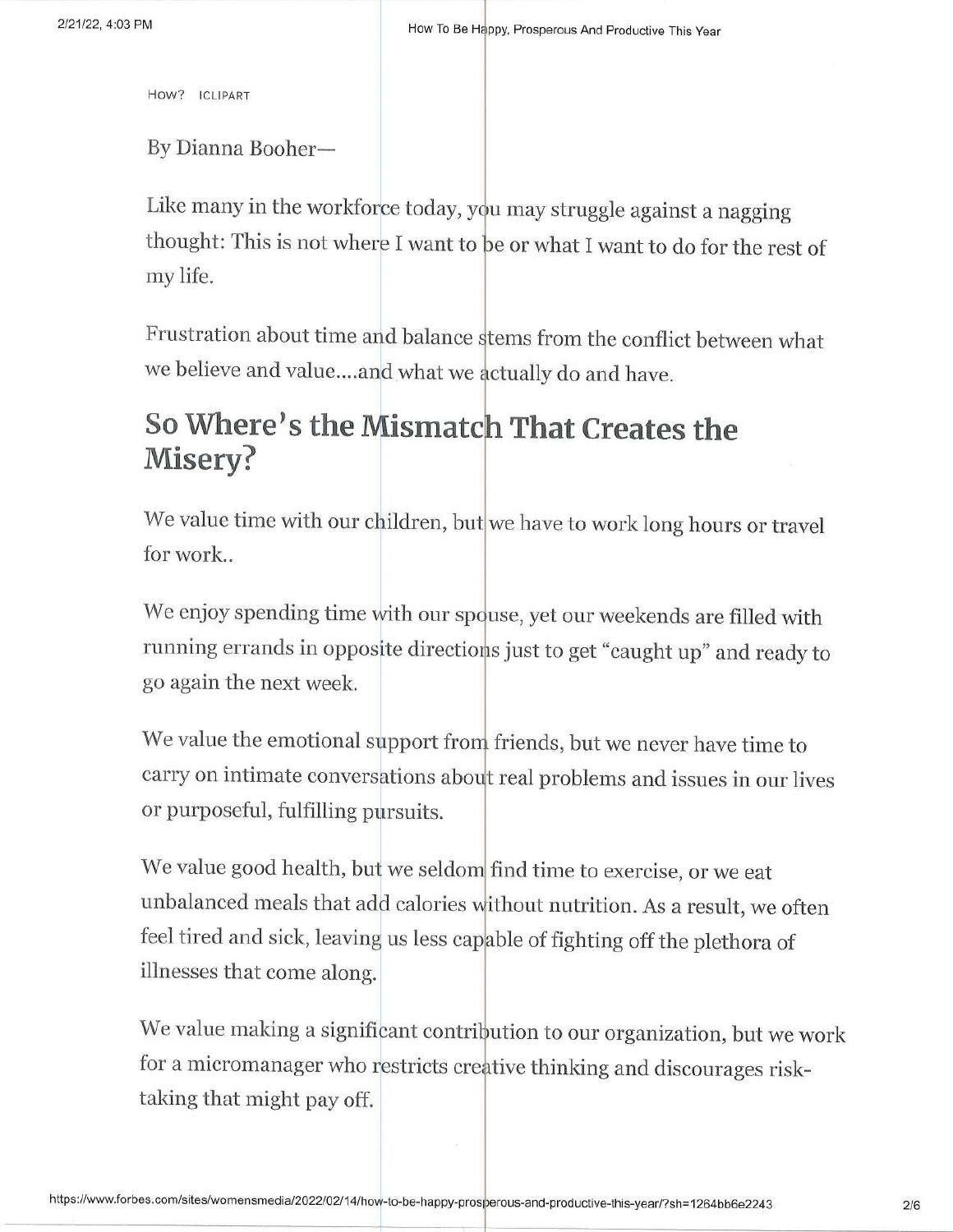We value leisure time, yet we don't make enough money to pay for travel or hobbies that would fulfill  $\operatorname{us.}.$ 

MORE FROM FORBES ADVISOR

Best Travel Insurance Co

By Amy Danise Editor

Best Covid-19 Travel In

By Amy Danise Editor

We value being recognized for accomplishments, but the company doesn't have a consistent reward or recognition plan.

We value learning new skills, but the leadership team doesn't offer consistent, clear feedback—much less professional development opportunities.

Forbes | ForbesWomen

## Female Innovators With Tips And News To Supercharge Your Missions

Get the ForbesWomen weekly newslette<mark>r from Forbes editor Maggie</mark> McGrath.

EmaiL address

Gender

Sign Up

You may opt out any time. By signing up for this newsletter, you agree to the Terms and Conditions and Privacy Policy

We value intellectual growth, but we don't have time to read and engage in meaningfui conversations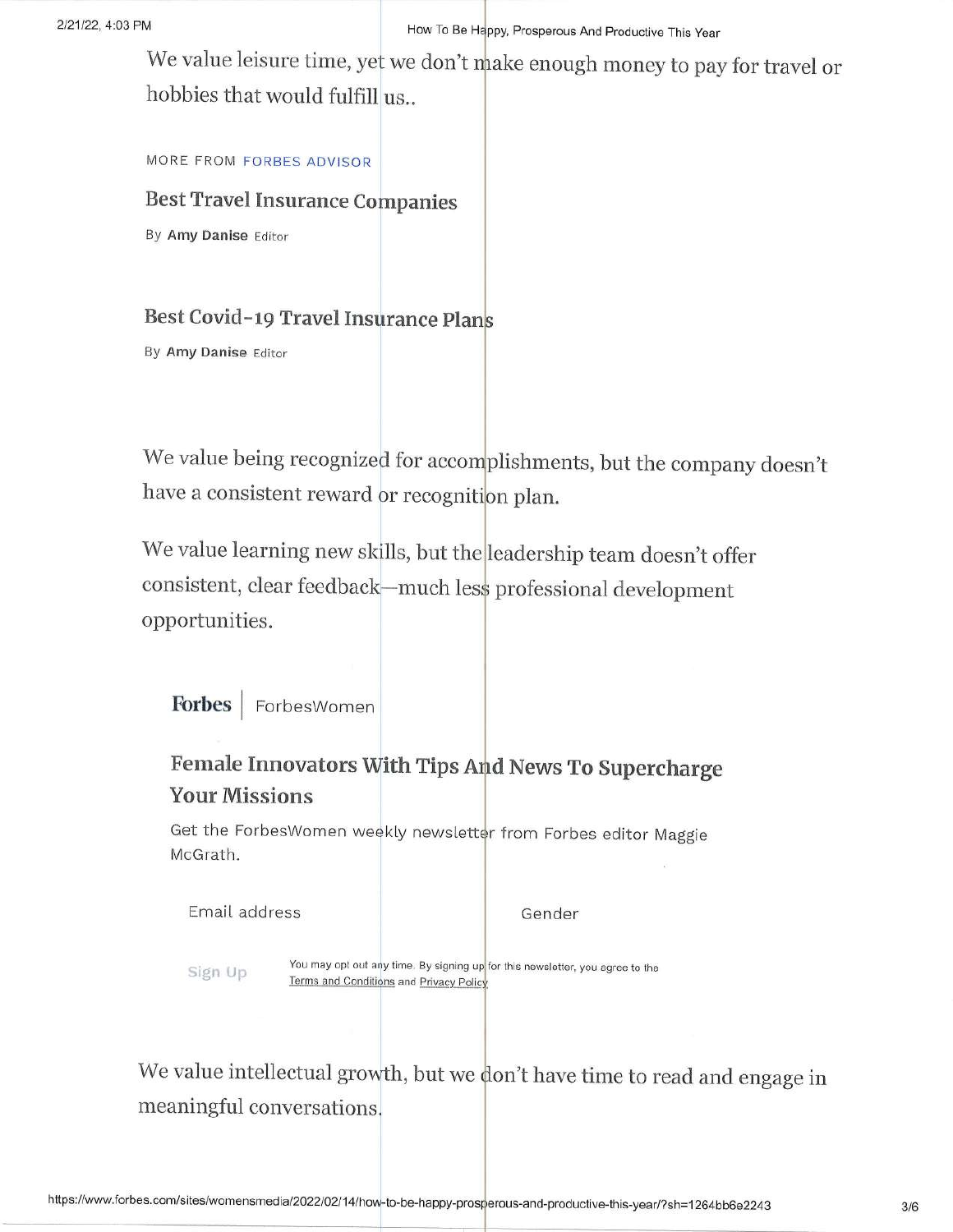We value teaching our children about the world, but either we're totally "locked down" or the kids are so distracted by social media or other scheduled activities that some days we're lucky to get more than a few texts with them.

We value creativity, but o<mark>ur job allow</mark>s only routine activities to maintain the status quo.

We believe that good citizens participate in government, yet we don't have time to study the various platforms and voting records of those running for office. So either we don't vote, or fall for propaganda and make an uninformed choice.

We value service to others, but we regret failing to volunteer for charitable causes.

## How To Change What You Have To What You Value and Need

These values come from our belief system developed throughout childhood and early adulthood. After weeks, months, and years of not being able to live like you want and have what you want, you feel like a traveler who packed for the wrong trip. All the want-tos are packed inside your head and heart, but you never get to "wea " them.

Instead of feeling angry and resentful, make up your mind to change what you have and what you do. You can make changes.

When my husband and I married, he valued his "stuff"—his furniture, his keepsakes from trips, his momentos from past jobs. And when we began the process of selling both houses and packing our "stuff" to move into one house, we had quite a struggle about what to discard and what to keep. I had a new lamp; he had an old lamp. Logic said to keep the new lamp and donate the old one. But logic wasn't the issue. After living alone for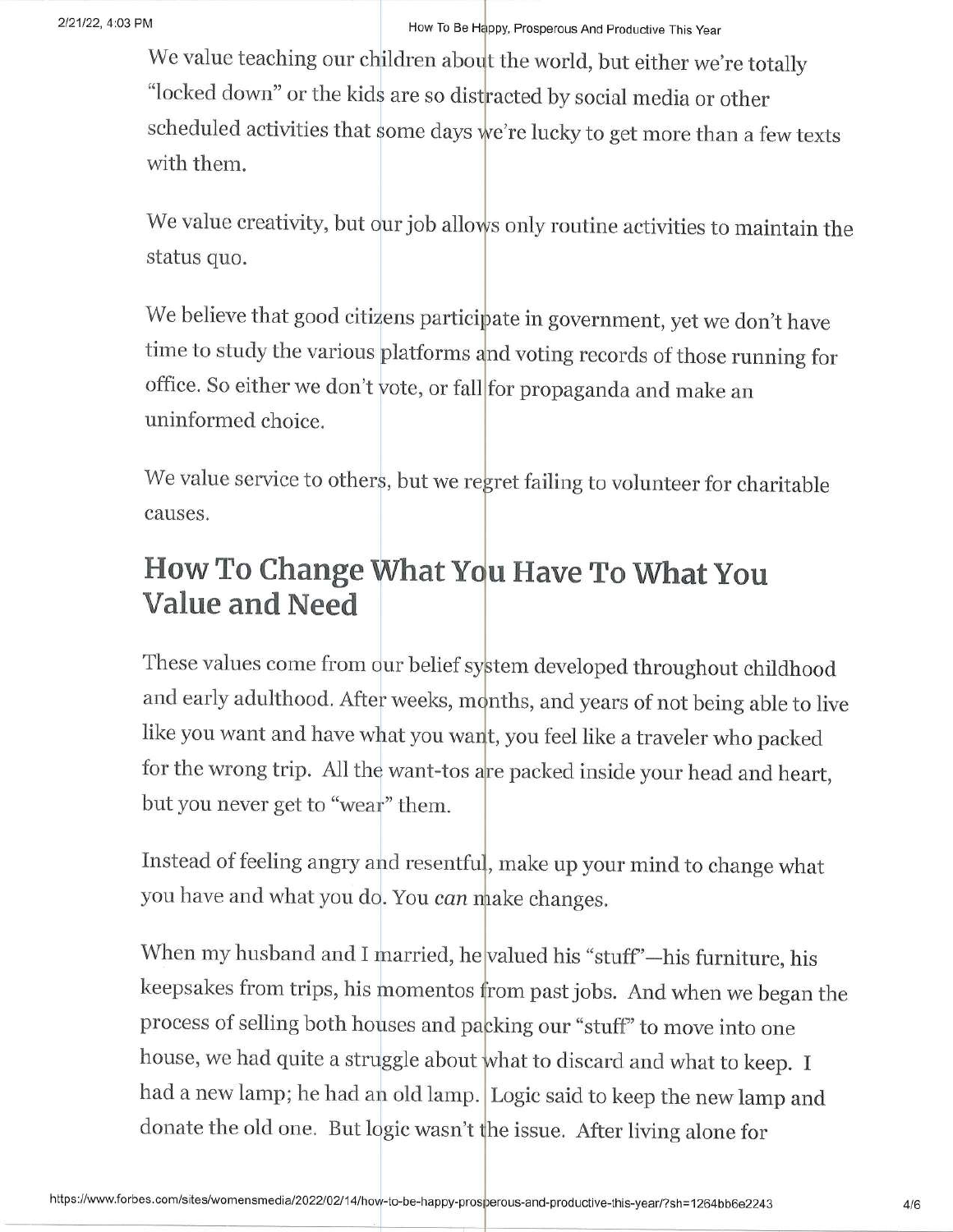seventeen years, his "stuff" defined him. Because he had no children, his physical possessions took on great value.

But as his relationship with my children grew, he needed his "stuff" less and less. The value he used to place on "stuff" has been reallocated to significant relationships that he now values much more.

People who have successfully realigned time and activity with their values say they have accomplished or learned the following. They

- Understand the true trade-off between time and money.
- Do some of their dreams.
- Feel freedom.
- Feel relief from pressure.
- Shed guilt. ۰
- Develop deeper relationships with a spouse and children.
- Make more and deeper friendships.
- Live within their fi<mark>nancial me</mark>ans and feel less financial stress.
- Enjoy more "free time" to spend as they like.  $\bullet$
- Spend more time on self-devel<mark>opment projects and learning</mark>.

Just as your car shimmies and shakes when its wheels get out of balance, your own sense of well-being reacts w<mark>hen it's out of balance. Although not</mark> as easy as taking your car into the rep<mark>air shop for a wheel realignment, yo</mark>u can realign yourself if you set your mind to it.

Soren Kierkegaard summed up the miserable, out-of-sorts feeling this way: "The greatest despair is not to become the person you were meant to be."